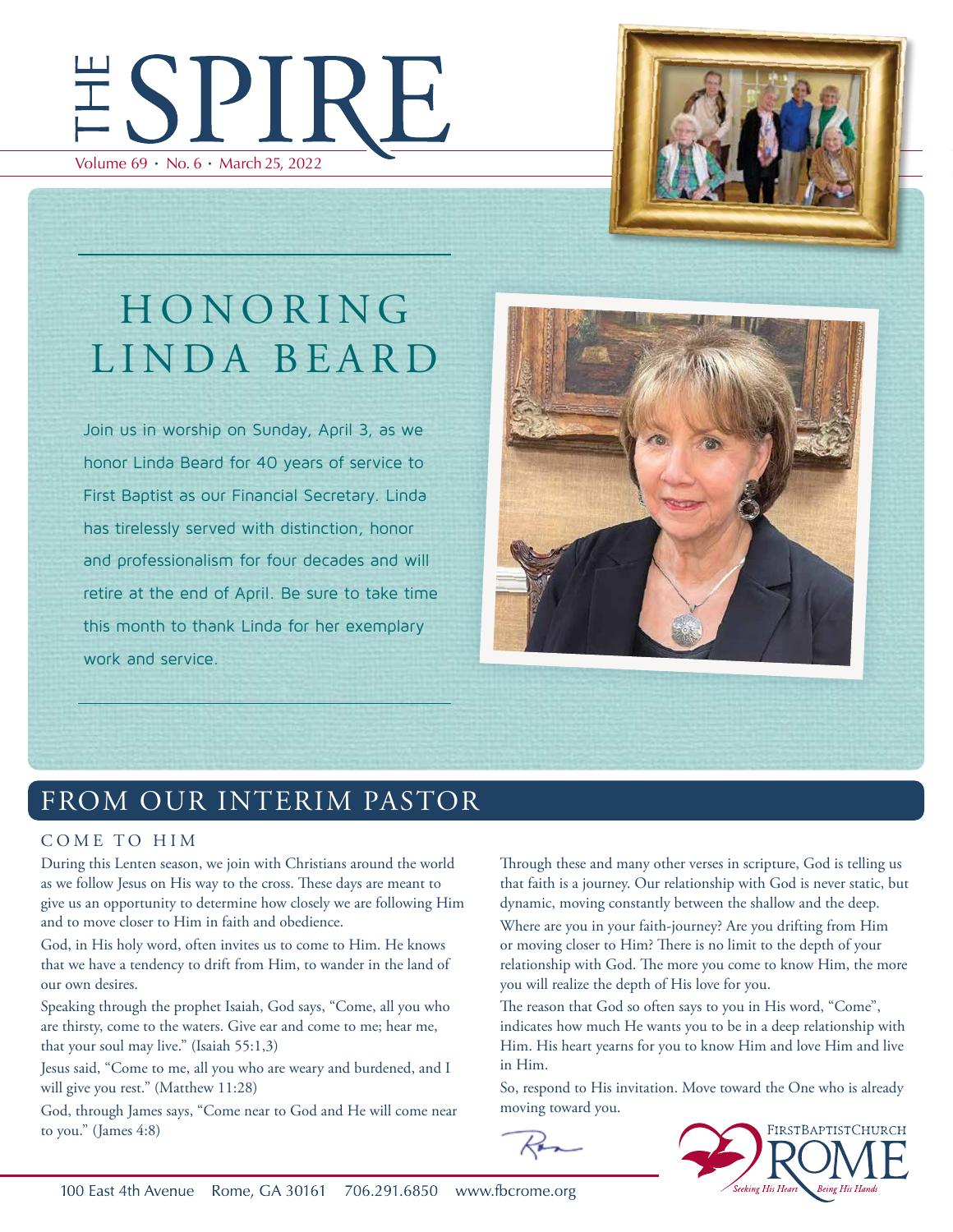# WEEKDAY PRESCHOOL

#### LIMITED SPACES AVAILABLE

Registration for the 2022-2023 school year has begun! Go to the website for more information about what a typical day entails. Contact Melissa Wood, Director, at 706.295.1150 or 706.346.6516 or mwood@fbcrome.org to set up a time to visit. Come join us for learning, worship and fun at our Weekday Preschool!

### **CHILDREN'S CORNER**

#### GREAT DATE NIGHT

Make sure the final Great Date Night is marked on your calendar for April 30. Childcare & dinner for kids provided upon registration.

#### EASTER EGGSTRAVANGZA

Our Easter Eggstravaganza will be Wednesday April 13th from 6:00- 7:00 p.m. during usual activity time. Drop-off & pick-up from rooms as usual.

#### VACATION BIBLE SCHOOL

Vacation Bible School isn't as far away as you think! Make sure you have June 20th-23rd reserved for a tropical getaway to Adventure Island. Registration will be available soon.

## **YOUTH NEWS**

#### SAVE THE DATE! GRADUATE RECOGNITION SERVICE SUNDAY, MAY 1ST

Graduate breakfast at 8:30 am in the Fellowship Hall. Graduates honored in worship.

#### SAVE THE DATE! PASSPORT YOUTH CAMP JUNE 26 - JULY 1 IN GREENSBORO, NC

\$100 deposits to reserve spots are due now through May 1. \$425 per participant.



We will continue to accept offerings for Global Missions through the end of March. Our Goal: \$40,000 Given to Date: \$29,690.40

### EASTER FLOWERS

If you wish to donate flowers for Easter in honor of loved ones or as a memorial, please fill out the form below. Cost per plant is \$15.00. The deadline for placing your order is **Monday, April 11**.

Make check payable to the *FBC Flower Fund* and mail to First Baptist Church Attn: Karen Garrett, P.O. Box 1189, Rome, GA 30162 or drop off at the church office. Plants may be picked up after the Easter service on April 17. Thank you for your order!

# ANNOUNCEMENTS

FIRST  $F$   $H$   $R$   $\delta$   $F$   $F$ 

#### COME INSIDE! WELCOME BACK TO FIRST CHOICE ON WEDNESDAY NIGHTS!

Make First Baptist your First Choice as you connect with others for fellowship and spiritual growth.

A full range of choices are available for all ages:

5:00-6:00 First Choice Buffet Adults (and teenagers) \$7.00 Children (ages 3-12) \$4.00 Household Max \$22.00

5:45-6:30 Youth Connection

6:00-6:30 Prayer Time and Devotional

6:00-7:00 Children's Choirs\* and Kids J.A.M. (Missions)

6:30-7:00 Youth Fun and Games

6:45-8:00 Adult Sanctuary Choir Rehearsal

7:00-8:30 Youth Small Groups

Note: Adult Small Groups also gather during these times

*\*Contact Kristen Pope, kpope@fbcrome.org for specifics for each age group and locations*

#### GREAT DATE NIGHT—CONVERSATIONS TO ENRICH MARRIAGES

Couples will gather in the Youth Room for a brief conversation starter and then be dismissed for dates. Free childcare is being organized and offered for those who register in advance. Please contact Tamara Smathers for more information.

#### DATES: MARCH 26 AND APRIL 30

5:45 Gathering and Childcare Drop Off

6:00-6:30 Start the Conversation (Youth Room)

6:00-8:00 Couple Time

8:00 Childcare ends

Register For Childcare By Monday Prior To GDN

| Name:             |  |
|-------------------|--|
| Phone:            |  |
|                   |  |
|                   |  |
| Number of Plants: |  |
|                   |  |



#### **FIRST BAPTIST CHURCH OF ROME**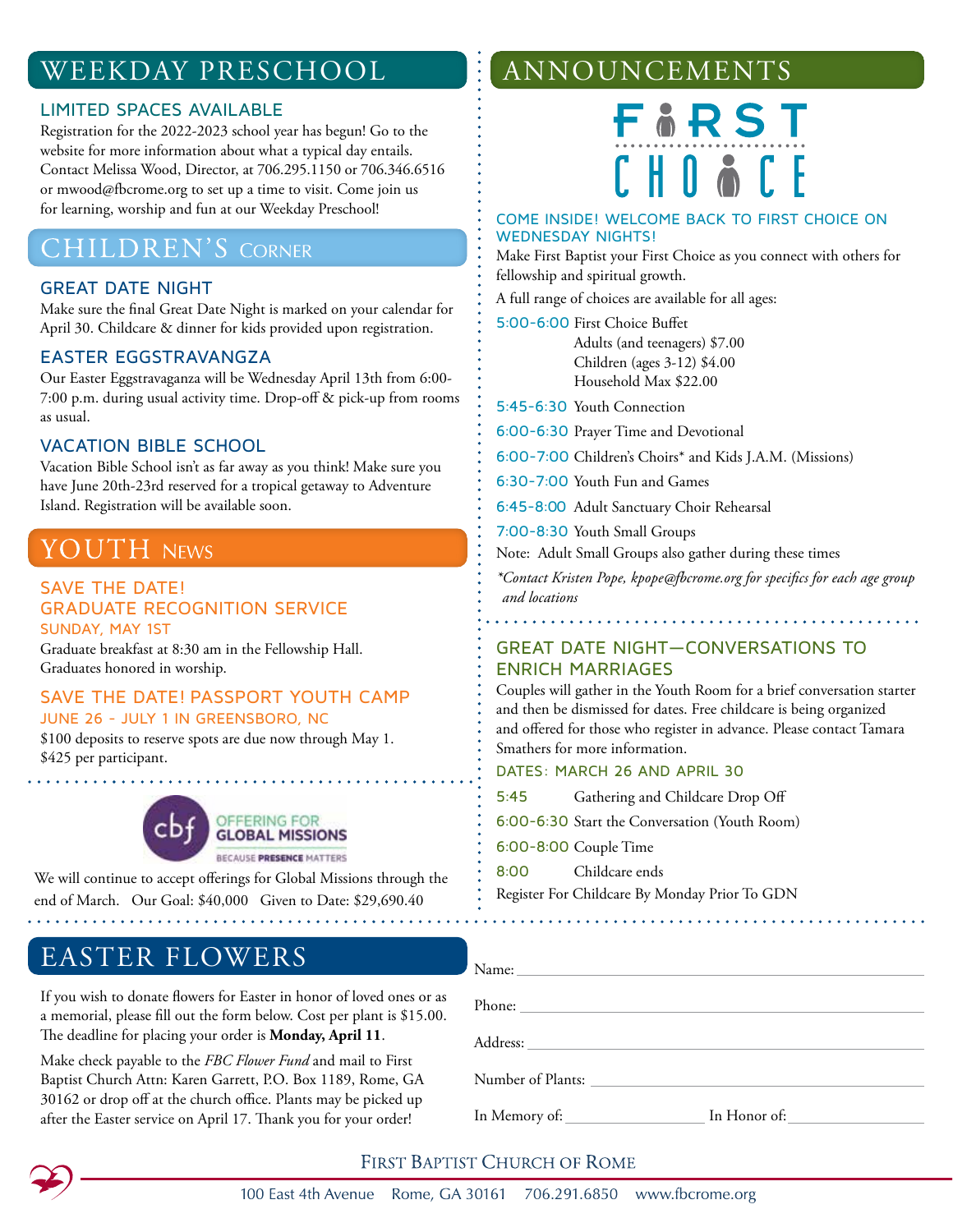# MISSIONS

#### BRIDGES OUT OF POVERTY ROME



begins two Getting Ahead groups! These two groups started March 24th and will meet at First Baptist Church each Thursday night until September, and we need your support.

We need volunteers to:

- 1. Prepare or purchase meals and deliver them to the Community room on Thursdays at 6:00 pm.
- 2. Provide transportation to and from the meetings for a few Investigators (participants). Meetings begin at 6:00 pm and end around 8:00 pm.
- 3. Spend two hours (6-8 p.m.) at FBC with the Investigators' children while their parent attends their class.

Sign up through the link on the church website, www.fbcrome.org. Those with questions are welcome to email Keith Phillips at kcphillips59@gmail.com or call Karen Garrett at the church office. Thank you for the many ways you support our efforts to serve as the Hands of Christ in Rome and beyond.



Mailing a check to FBC Rome and marking it Ukraine relief. OR

GIVE BY:

Visit fbcrome.org/give First Baptist Church of Rome will offer all and mark your gift as members a way to support the Ukraine disaster relief. Relief Fund through the Cooperative

SUNDAY FLOWERS

Baptist Fellowship.

The flowers in the Narthex for Sunday, March 27, are given to the glory of God and in honor of Ressa Frazzano on the occasion of her birthday by John and Diane Wilson.

The flowers in the Sanctuary for Sunday, March 27, are given to the glory of God and in loving memory of James Henry Williams and Nell Gilreath Williams on the occasion of their birthdays by their daughter, Kay Williams New and Family.

The flowers in the Narthex for Sunday, April 3, are given to the glory of God and in loving memory of Ken Hill by Joan Hill and Family. The flowers in the Sanctuary for Sunday, April 3, are given to the glory of God and in loving memory of Adrian Bowers by Gene Bowers.

# GIVING TO GOD

Fiscal Year-to-Date: Ministry Support Needed \$1,053,537.37 Support Received \$989,139.24 Ukraine Relief  $$4,200.00$ 

# - seeking His ${\rm heart}$  | Being His ${\rm hands}$

#### Saturday, March 26

March 26 - April 8

March 26 - April

MARK YOUR CALENDAR

 $\infty$ 

| Saturuay, march zo                                      |                           |
|---------------------------------------------------------|---------------------------|
| Minister on Call<br>Gwen Stephens 706.766.5074          |                           |
| Great Date Night: Reserved Childcare, Drop-off 5:45 pm  |                           |
| Conversation/Date Time                                  | $6:00-8:00$ pm            |
|                                                         |                           |
| Sunday, March 27 (Fourth Sunday in Lent)                |                           |
| Scrap Iron Broadcast (WLAQ 1410)                        | $9:00$ am                 |
| Bible Study (all ages)                                  | 9:45 am                   |
| Worship - Comcast Channel 44                            | $11:00$ am                |
| Worship also available on FBC Website / YouTube Channel |                           |
|                                                         |                           |
| Youth Committee Mtg., Conf. Rm.                         | $12:00 \text{ pm}$        |
| Monday, March 28                                        |                           |
| <b>FBC Serves Community Kitchen</b>                     | 8:30 am                   |
| Women's Bible Study, DR                                 | $10:00$ am                |
| First Baptist Ringers, Choir Room                       | 5:15 pm                   |
|                                                         |                           |
| Tuesday, March 29                                       |                           |
| <b>FBC Serves Community Kitchen</b>                     | 8:30 am                   |
| Pastor Search Committee Mtg., Room 302                  | 5:30 pm                   |
|                                                         |                           |
| Wednesday, March 30                                     |                           |
| <b>FBC Serves Community Kitchen</b>                     | 8:30 am                   |
| First Choice Meal, FH                                   | 5:00-6:00 pm              |
| Churns Bible Study, Rm. 302                             | 5:30 pm                   |
| Youth Connection, YR                                    | 5:45-6:30 pm              |
| Prayer Time & Devotion, FH                              | $6:00 \text{ pm}$         |
|                                                         |                           |
| Children's Choirs and Kids J.A.M.                       | $6:00-7:00$ pm            |
| Youth Fun & Games                                       | 6:30-7:00 pm              |
| Sanctuary Choir Rehearsal                               | $6:45$ pm                 |
| Youth Small Groups, YR                                  | 7:00-8:30 pm              |
|                                                         |                           |
| Thursday, March 31                                      |                           |
| FBC Serves Community Kitchen                            | 8:30 am                   |
|                                                         |                           |
| Bridges Out of Poverty Classes, Comm. Rm. & DR 6:00 pm  |                           |
|                                                         |                           |
| Friday, April 1                                         |                           |
| FBC Serves Community Kitchen                            | 8:30 am                   |
| Saturday, April 2                                       |                           |
| Minister on Call                                        | Keith Reaves 706.292.9620 |
|                                                         |                           |
| Sunday, April 3 (Fifth Sunday in Lent)                  |                           |
| Scrap Iron Broadcast (WLAQ 1410)                        | 9:00 am                   |
| Bible Study (all ages)                                  | 9:45 am                   |
| Worship - Comcast Channel 44                            | $11:00$ am                |
| Worship also available on FBC Website / YouTube Channel |                           |
|                                                         |                           |
| Monday, April 4                                         |                           |
| Women's Bible Study, DR                                 | $10:00$ am                |
| Women of the Church Book Group, DR                      | $1:00$ pm                 |
| First Baptist Ringers, Choir Room                       | $5:15$ pm                 |
|                                                         |                           |
| Tuesday, April 5                                        |                           |
| Pastor Search Committee Mtg., Rm. 302                   | 5:30 pm                   |
| Wednesday, April 6                                      |                           |
|                                                         |                           |
| First Choice Meal, FH                                   | $5:00-6:00$ pm            |
| Churns Bible Study, Rm. 302                             | 5:30-6:30 pm              |
| Youth Connection, YR                                    | 5:45-6:30 pm              |
| Prayer Time & Devotion, FH                              | $6:00$ pm                 |
| Children's Choirs and Kids J.A.M.                       | 6:00-7:00 pm              |
| Youth Fun & Games                                       | 6:30-7:00 pm              |
|                                                         | $6:45$ pm                 |
| Sanctuary Choir Rehearsal                               |                           |
| Youth Small Groups, YR                                  | 7:00-8:30 pm              |
| Thursday, April 7                                       |                           |
| Bridges Out of Poverty Classes, Comm. Rm. & DR 6:00 pm  |                           |

Finance Committee Mtg., Conf. Rm. 11:00 am